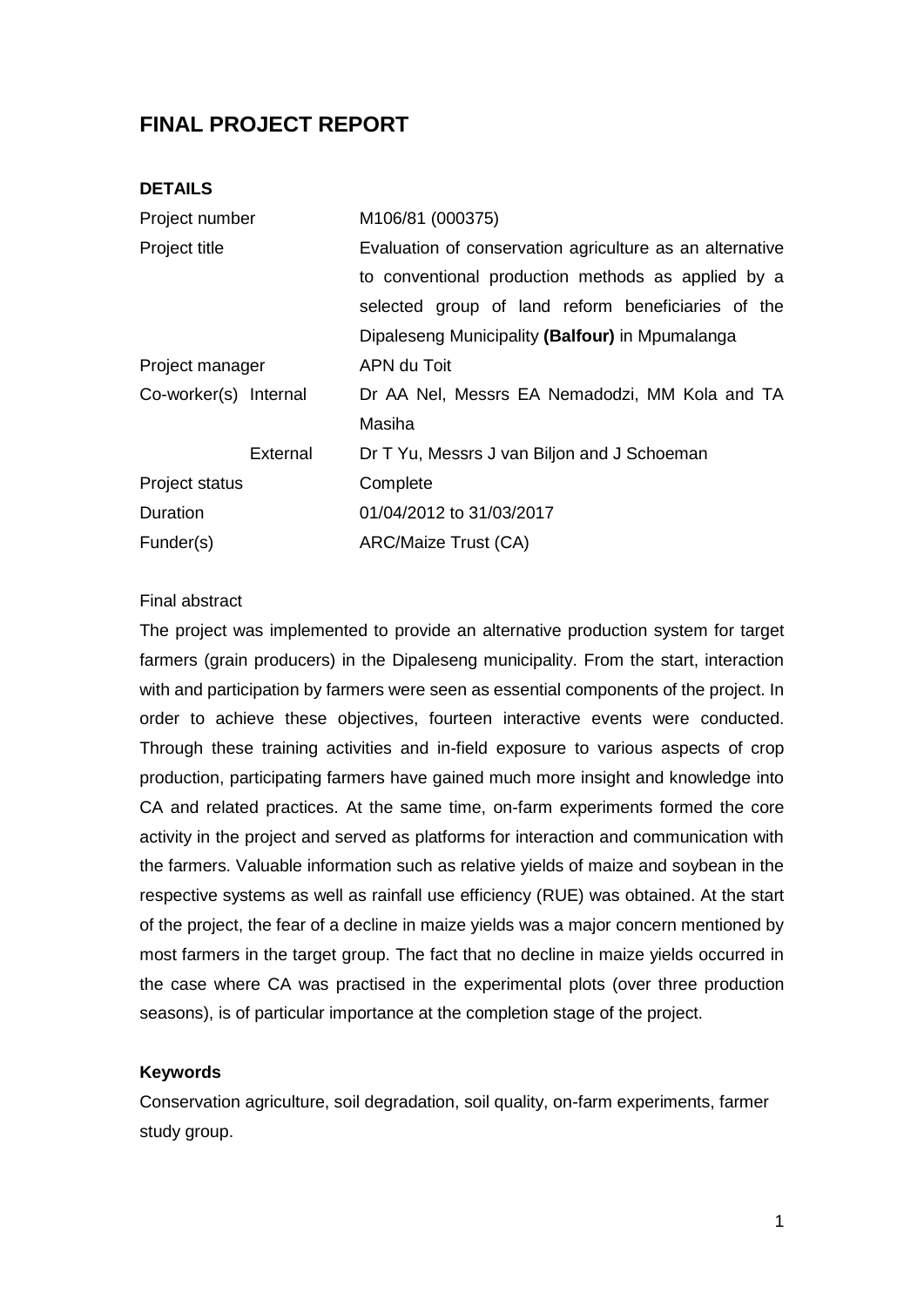### **1. Introduction**

The vast majority of soils in the target area have been exposed to many years of conventional soil tillage methods which resulted in soils of low quality i.e. soils with poor physical, chemical and biological status. Cropping systems in the target area are characterised by mono-cropping of maize to the expense of more sustainable practices such as crop rotation. In this context, CA is seen as the alternative, which can significantly, not only improve soil quality, but also contribute to more sustainable and economic viable farming units as opposed to the conventional system.

In order to start the project, twenty-two farming units (35 farmers) were selected which included 6186 ha of arable land. The farms are located in the districts of Balfour, Grootvlei and Greylingstad (Dipaleseng Municipality) in the South Western part of Mpumalanga. At the start of the project substantial evidence were available that some of these farmers have the necessary abilities and qualities to manage their farming units with success. Potential of the soil and the long-term climatic data indicate that the prospects for successful grain production in the target area are relatively good. The mean annual rainfall measured at two local rainfall-monitoring sites (24 years) varies between 691mm and 720 mm in terms of soil depth; 54 % of the soils were classified as medium deep to very deep and 46 % of the soils in the area were rated as medium to high potential.

Implementation of a well-tested and appropriate CA system was regarded as the best way to improve crop production in the targeted area. CA as opposed to conventional cultivation practices implies a significant reduction in soil tillage actions, improved soil water conservation, increased soil quality and input-cost savings. These effects of CA in turn have the potential to improve crop yields, increase profit margins and contribute to lower risks as crop performance stabilises. Increased production levels and profitability at a lower risk will motivate benefiting farmers to expand and grow their enterprises.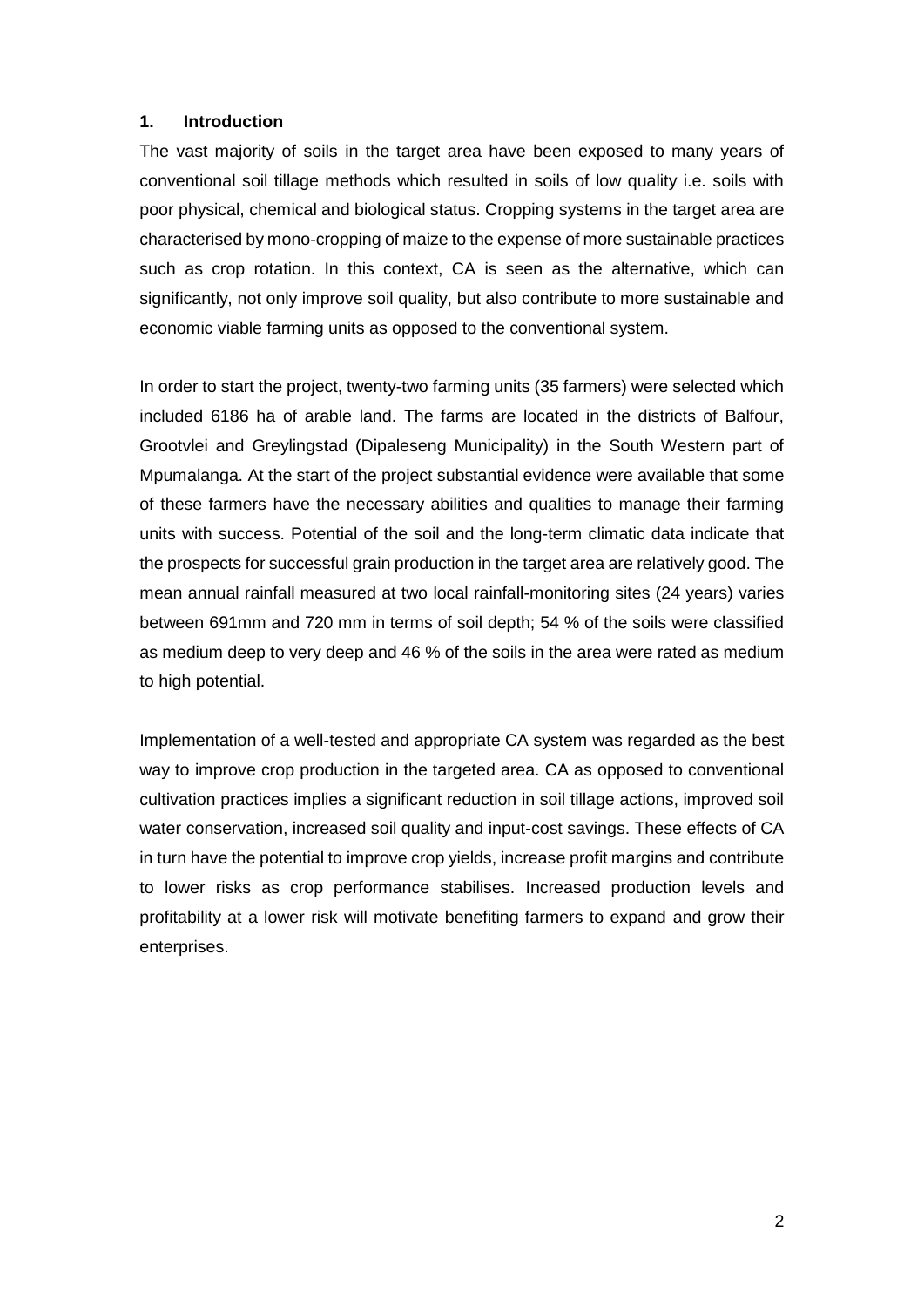#### **2. Material and Methods**

#### **Communication and interaction with target farmers**:

Proper consultation with the target group preceded all actions in the project area. Preparation for change was seen as a fundamental principle of a sustainable development intervention. The establishment of a study group was also an important activity necessary to ensure effective communication and collaboration. The following two objectives, formulated in advance of the project, give a clear indication of the importance of collaboration with target farmers. The following were envisaged: a) To establish an environment for effective communication, interaction, shared responsibilities, accountability and mutual learning among participating farmers, and b) to expose farmers to the fundamental principles of CA through interactive training sessions and field excursions.

#### **Natural resource survey and land use planning**:

A natural resource survey is a prerequisite for any intervention of this nature. The information obtained in this way played an important role as a guideline for planning, land utilization and resource management. The survey and additional transfer and sharing of information was done by two experts (Pedologists) from the ARC-Institute for Soil Climate and Water (ARC-ISCW).

#### **Ameliorate soil acidity and soil compaction at experimental plots**:

When starting a CA system it is important, especially in cases where severe acidification occurs, to correct soil acidification prior to the establishment of the system. At the same time, any soil compaction layers identified at the experimental plots were to be uplifted.

#### **On-farm experimentation**:

On-farm experimentation is a form of adaptive research in which the technology is tested on the farmer's doorstep. It provides an opportunity for farmers to participate in the process of more appropriate technology development. As such, the experimental plots also serve as communication platforms to ensure effective interaction between researchers, extension workers and farmers. The CA experiments also compared conventional agronomical practices with CA practices in terms of soil preparation, soil surface protection, planting methods with specialised planters (no-till) and weed control practices. The emphasis was on CA as an integrated production system built on the three basic principles of minimum soil disturbance, establishment of an organic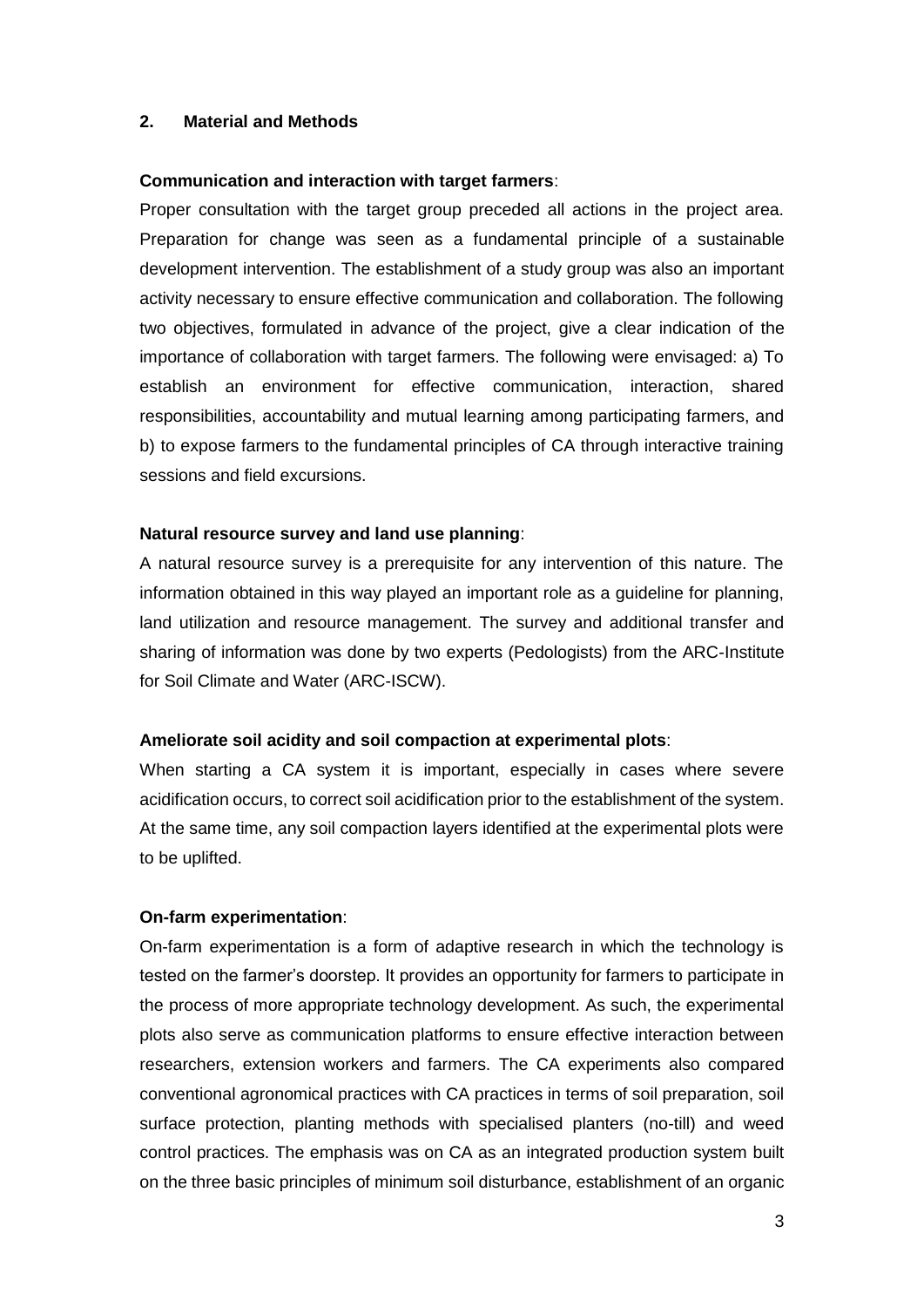soil cover and crop rotation. Two experimental plots were planted in 2012/13. At the start, acidification and soil compaction were corrected and in so doing, plots were prepared to establish the experiments the following season - 2013/14.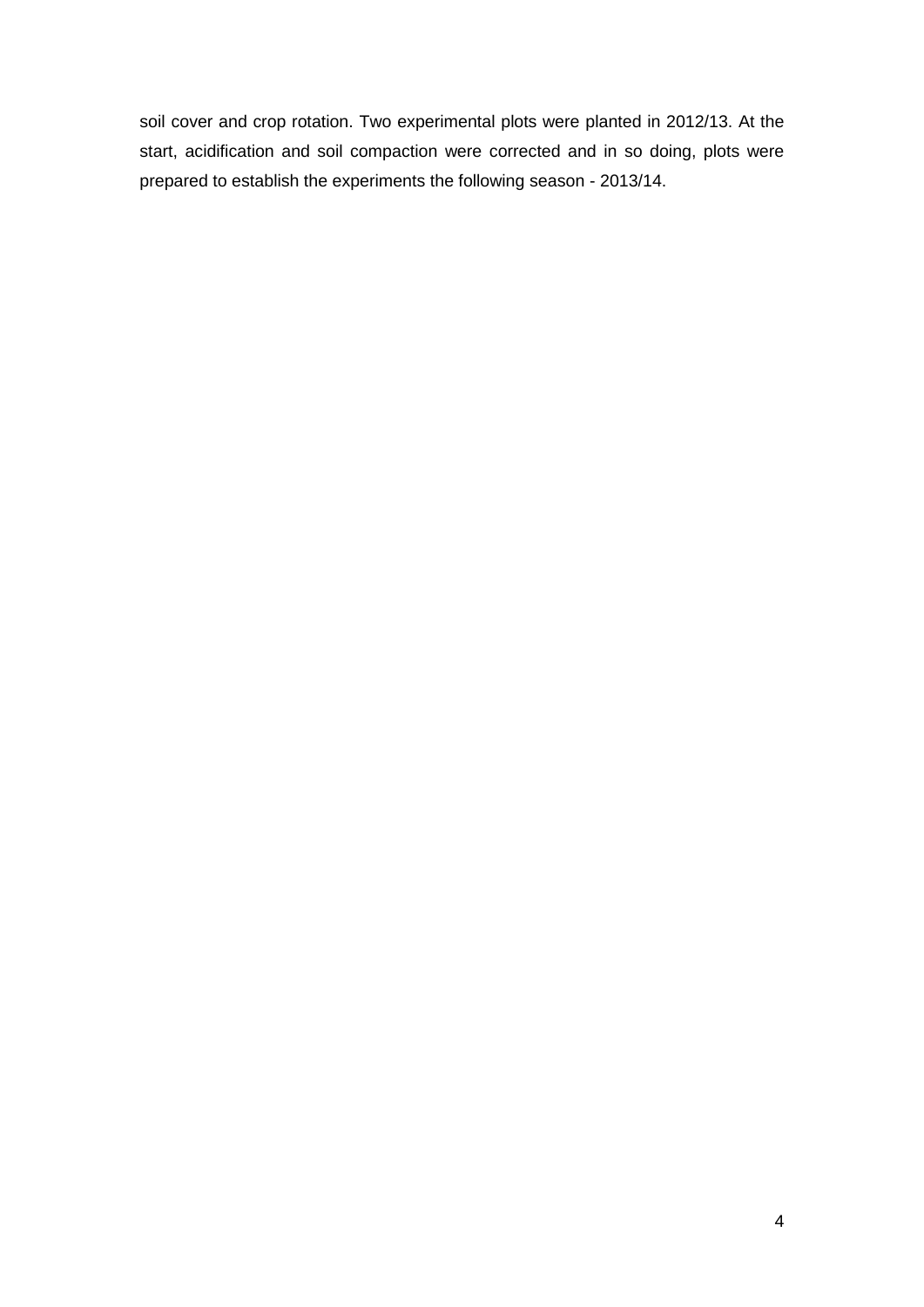# **3. Results and Discussion**

# **Communication and interaction with farmers**:

The project management team strived to maintain a continuous flow of communication with farmers and stakeholders. As a result of training activities and in-field exposure to various aspects of crop production at various events (14 events since the start of the project in 2012), participating farmers have gained much more insight and knowledge. Apart from a strong message to promote the principles and practice of CA, there was also a strong emphasis on the correct application of the basic practices such as the importance of effective weed control.

However, the partly failure to establish an effective study group among farmers, was a serious constraint in achieving the objectives of the project. Table 1 gives an exposition of the 14 events purposefully arranged to interact with the target group.

| <b>Event</b>                                           | <b>Date</b>      | <b>Number of</b> |
|--------------------------------------------------------|------------------|------------------|
|                                                        |                  | farmers          |
|                                                        |                  | reached*         |
| Project start-up meeting with farmers                  | 14 Aug 2012      | 23               |
| CA Training workshop directed to farmers               | 5 - 7 March 2013 | 32               |
| Project planning meeting with farmers                  | 11 Sept 2013     | 15               |
| Feedback session on completed soil survey              | 24 Feb 2014      | 11               |
| Farmers day at Noncedo experimental plot               | 12 March 2014    | 24               |
| Bus tour to commercial CA practitioner*                | 19 June 2014     | 15               |
| Pre-plant training on mechanization presented by       | 19 - 21 Aug 2014 | 27               |
| staff of the ARC-IAE                                   |                  |                  |
| Farmer field day to visit various fields in the target | 10 March 2015    | 21               |
| area                                                   |                  |                  |
| Pre-seasonal information session with the focus        | 23 June 2015     | 23               |
| on CA (A joint venture with Land Care)                 |                  |                  |
| Study group formation                                  | 28 July 2015     | 24               |
| Pre-seasonal no-till planter training - Planter        | 17 Sep 2015      | 42               |
| adjustment and calibration                             |                  |                  |
| Farmer field day - Visit to local CA farmer**          | 13 April 2016    | 30               |

**Table 1: List of interactive events with farmers participating in the project**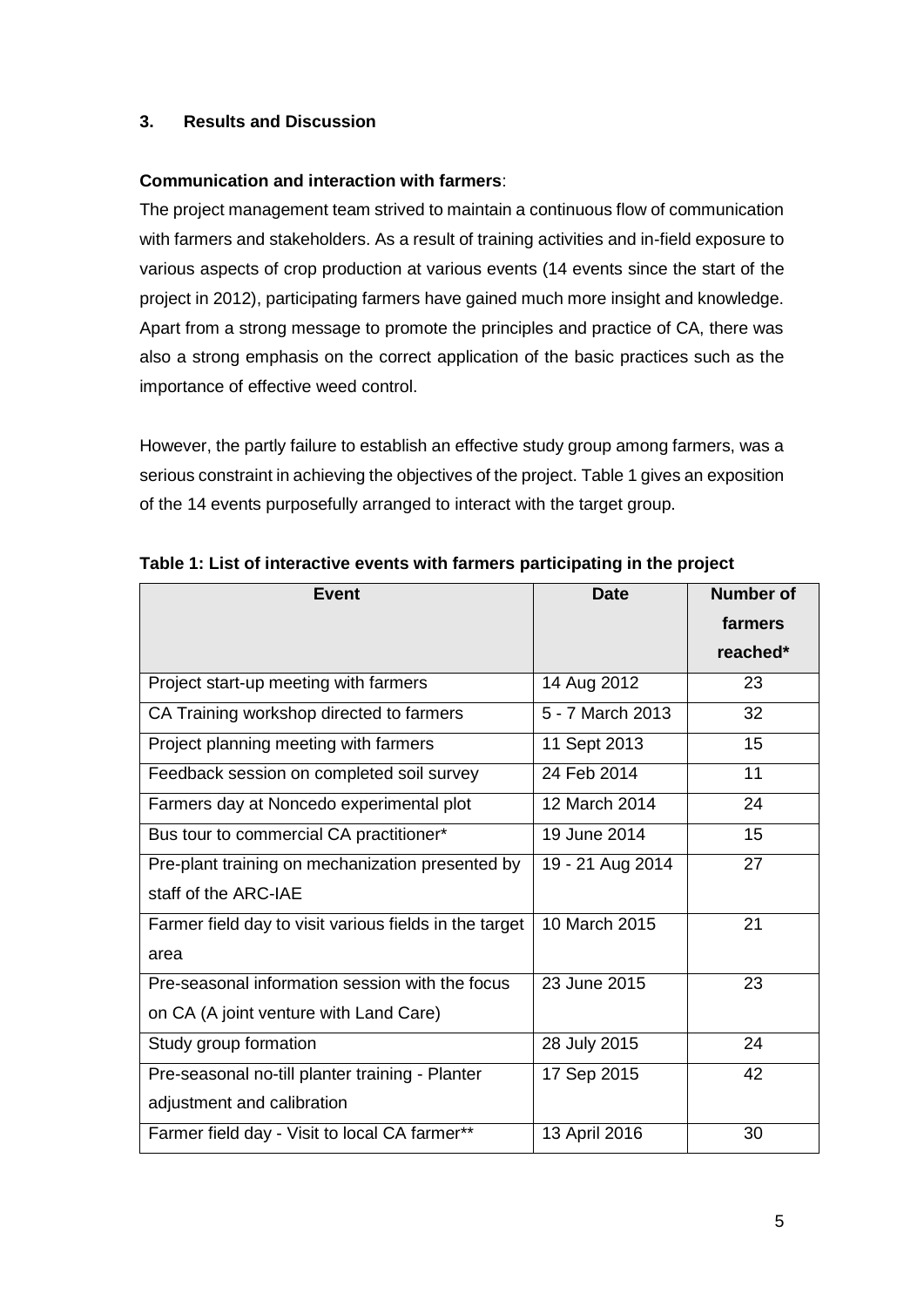| Event                                          | <b>Date</b>   | <b>Number of</b> |
|------------------------------------------------|---------------|------------------|
|                                                |               | farmers          |
|                                                |               | reached*         |
| Project progress report. Feedback meeting with | 13 Sept 2016  | 18               |
| participating farmers                          |               |                  |
| Farmers day with visitors group from Limpopo   | 06 April 2017 | 64               |

\*The aim was to reach at least the core group of farmers (35) at each event.

# **Natural resource survey and land use planning**:

On 6 December 2013, the soil survey and land use planning conducted by ARC-ISCW, was completed. The following farming units were selected for the survey on arable land: Mpembe (300 ha), Noncedo (350 ha) and Mkosera (350 ha). A valuable information session was conducted in order to give feedback on the soil survey and to enlighten farmers on the findings of the surveys conducted.

# **Amelioration of soil acidity and soil compaction**:

The lime applied in 2012 resulted in the pH (KCl) status in the top soil of both experimental plots to improve significantly. At Mpembe pH improved from a low 3.72 to 5.01 and the acid saturation declined from 13 % to 0.14 %. At Noncedo, the pH value changed from 4.1 to 4.68 and the acid saturation from 22% to 2.21 %. Soil compaction identified at the Noncedo experimental plot was uplifted in 2012 during the soil preparation stage.

## **On-farm experiments**:

On-farm experiments formed the core activity of the project. It served as valuable platforms of observation and exploration of various cropping practices and CA in particular. Maize yields obtained in the 2014/15 production season were significantly lower than yields obtained in the previous season due to lower rainfall (Table 2). Rainfall measured from September to March in the 2013/14 season at Noncedo added up to 681 mm. In the 2014/15 season, rainfall measured over the same period added up to a mere 368 mm.

The production season of 2015/16 was marked by unfavourable climatic conditions particularly during the early stages of the season. The season turned out well due to good rains that occurred from January 2016. The total amount of rain measured at Noncedo from August to April was 675 mm compared to 368 mm the previous season.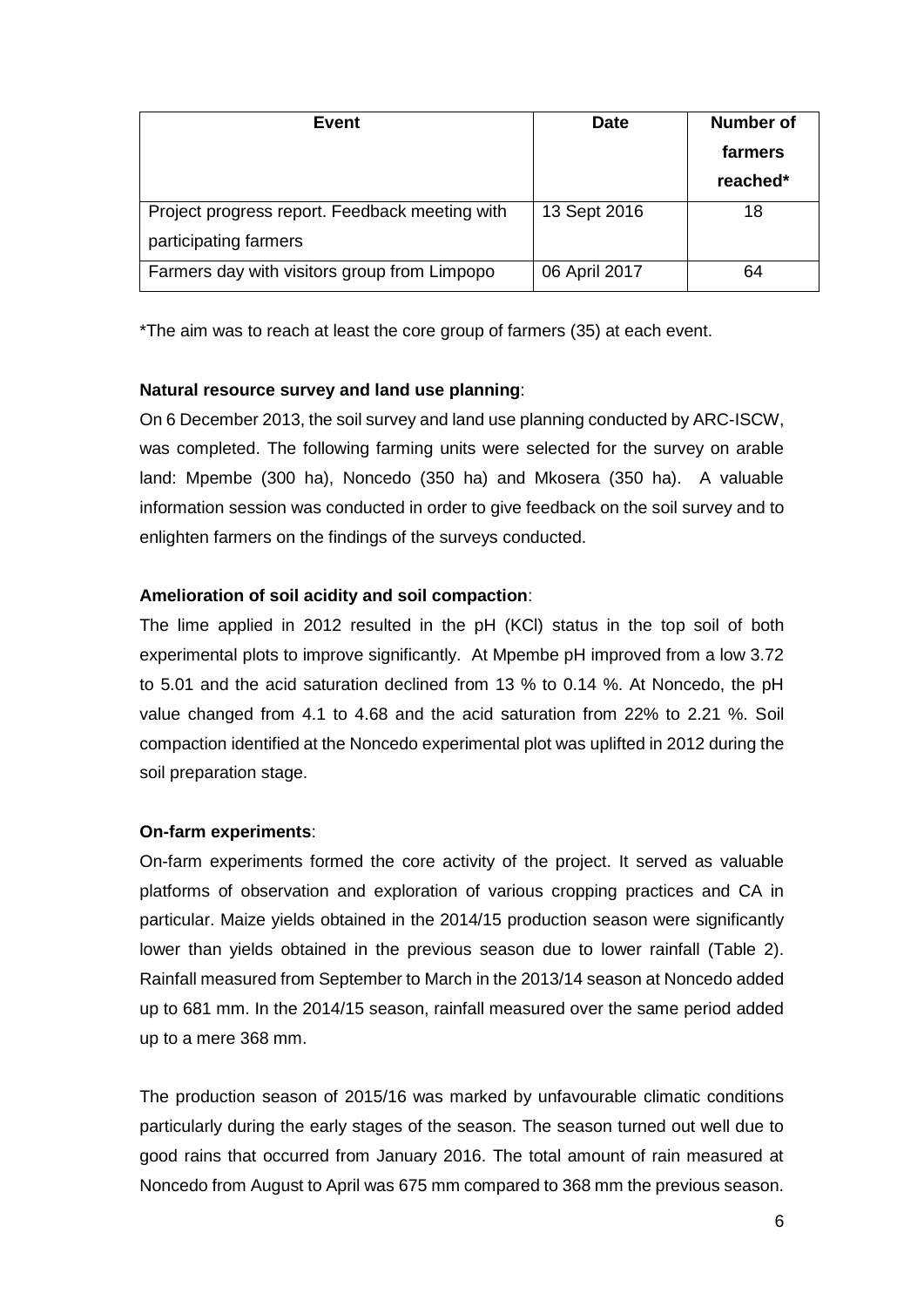The maize yield obtained in the 2015/16 season was significantly higher than the yield obtained in the 2014/15 season (Table 2). The dry and hot conditions prevailing at Noncedo at planting time resulted in a low plant density of 20 000 plants ha<sup>-1</sup> for maize (the recommended plant density is  $32,000$  plants ha<sup>-1</sup>). As the cultivar used in the experiment (PAN 6R-680R), is known for its prolificacy, the low plant density combined with the prolificacy of the cultivar, can be seen as important variables contributing to the significant increase in yield results in the 2015/16 season. At Mpembe, however, extreme unfavourable climatic conditions during planting time resulted in poor germination of both maize and soybeans. All activities at Mpembe were stopped in early January 2016.

It can be concluded that, after three seasons at the Noncedo experimental plot, there is no indication of a decline in yield in the case where CA was practiced (Table 2). In this way, the experiment made a substantial contribution to allay the fear of a decline in yield, as voiced by farmers at the early stages of the project.

Table 2 indicates the results obtained in the project over three seasons.

| <b>Locality</b> | Conven-     | <b>No-till/CA</b> | Conven-        | No-till/CA     | Conven-        | No-till/CA  |
|-----------------|-------------|-------------------|----------------|----------------|----------------|-------------|
|                 | tional      | $(kg ha-1)$       | tional         | $(Kg ha^{-1})$ | tional         | $(kg ha-1)$ |
|                 | $(kg ha-1)$ |                   | $(Kg ha^{-1})$ |                | $(Kg ha^{-1})$ |             |
|                 |             | 2013/14           | 2014/15        |                | 2015/16        |             |
|                 |             |                   |                |                |                |             |
| Noncedo         | 4795        | 4882              | 2462           | 2753           | 5427           | 6490        |
|                 |             |                   |                |                |                |             |
| Mpembe          | 4 0 25      | 3571              | 1458           | -*             | _**            | -**         |
|                 |             |                   |                |                |                |             |

| Table 2: Maize Yields at two experimental sites - 2013/14 - 2015/16 Seasons |
|-----------------------------------------------------------------------------|
|-----------------------------------------------------------------------------|

In view of limited and erratic rainfall patterns in South Africa, rainfall use efficiency (RUE) is a valuable measure of productivity under dryland conditions. RUE is the measure of a cropping system's capacity to convert rainwater into grain. In the 2015/16 season at Noncedo, the RUE value of the maize in the conventional system was 8.04 kg of grain/mm rain (5427 kg ha<sup>-1</sup>/675mm) compared to the 9.61 kg of grain/mm rain (6490kg ha<sup>-1</sup>/675mm) in the CA system. The previous season's low rainfall figure (368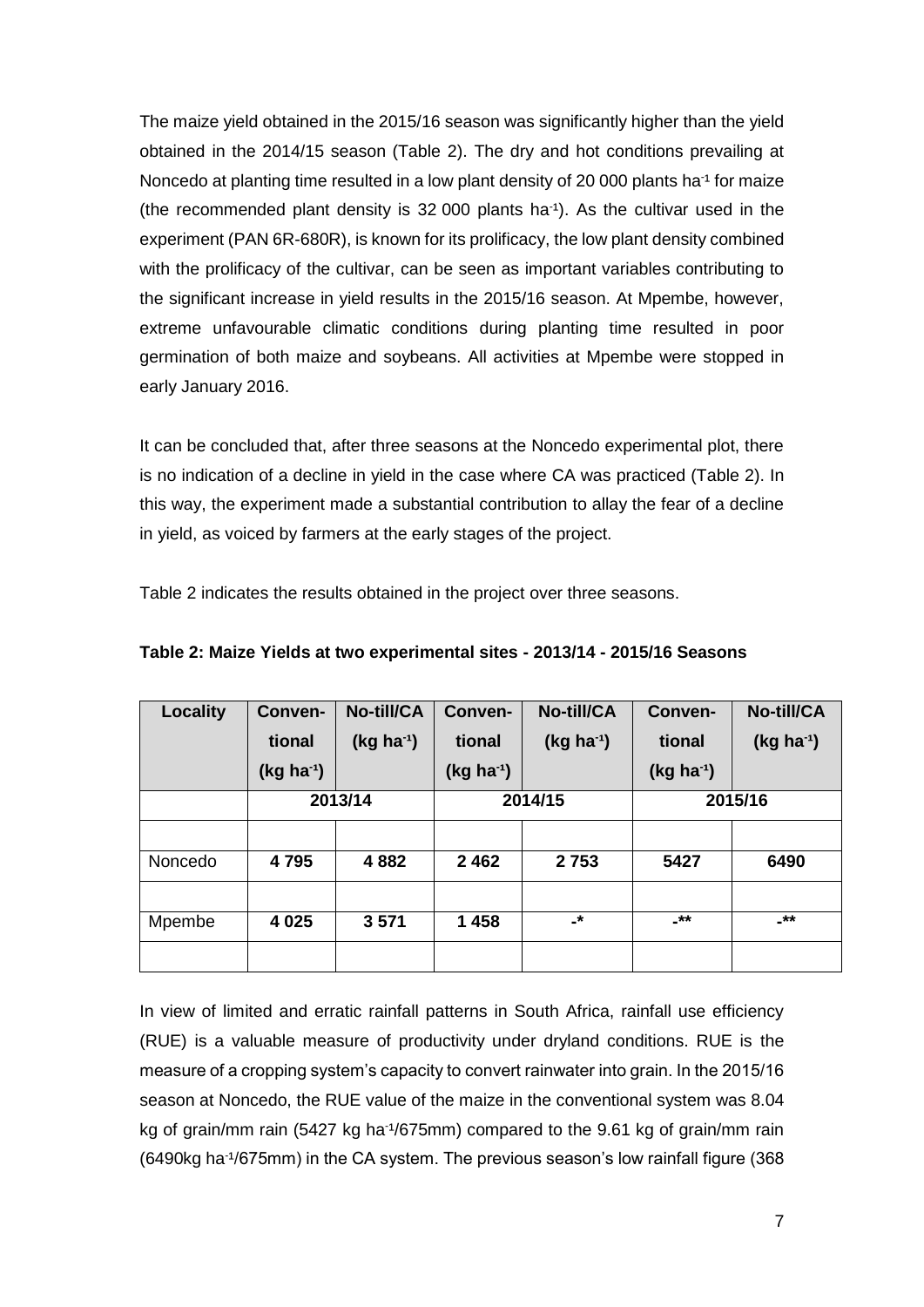mm) makes the RUE value even more significant as it is assumed that, as a result of the dry conditions late in the season, reserved water (plant available water) in the soil profile, did not make a significant contribution to the yields obtained in 2015/16. In view of the abovementioned figures, it can be stated that the CA system implemented at Noncedo showed a substantial improvement in terms of productivity and risk reduction when compared to the conventional system.

In the 2014/15 and 2015/16 seasons soybean was planted to implement crop rotation into the systems compared. During the two seasons that soybean was introduced into the system, it appears that soybean under the CA system does not perform better than in a conventional system (Table 3). In the planting season of 2014, however, a heavy rainstorm at Noncedo, soon after planting, caused the soil surface in the conventional plots (soil without a cover) to develop a crust (surface sealing). This resulted in poor germination and a low plant density of the crop (20 000 – 30 000 plants/ha). This implies that a soil cover, as achieved in CA, can make a significant contribution to prevent surface sealing and thus limit the consequence of poor germination of the crop. Table 3 gives an indication of the performance of the crop in two seasons.

| Locality | <b>Conventional</b> | No-till/CA (kg | <b>Conventional (kg</b> | No-till/CA (kg |
|----------|---------------------|----------------|-------------------------|----------------|
|          | $(Kg ha^{-1})$      | $ha^{-1}$      | $ha^{-1}$               | $ha^{-1}$      |
|          | 2014/15             |                | 2015/16                 |                |
| Noncedo  |                     | 1 1 8 4        | 2 2 9 6                 | 2 1 5 8        |
| Mpembe   | 1 637               | 1578           | -**                     | $+$ *          |
|          |                     |                |                         |                |

### **Table 3: Soybean Yields - 2014/15 and 2015/16 seasons**